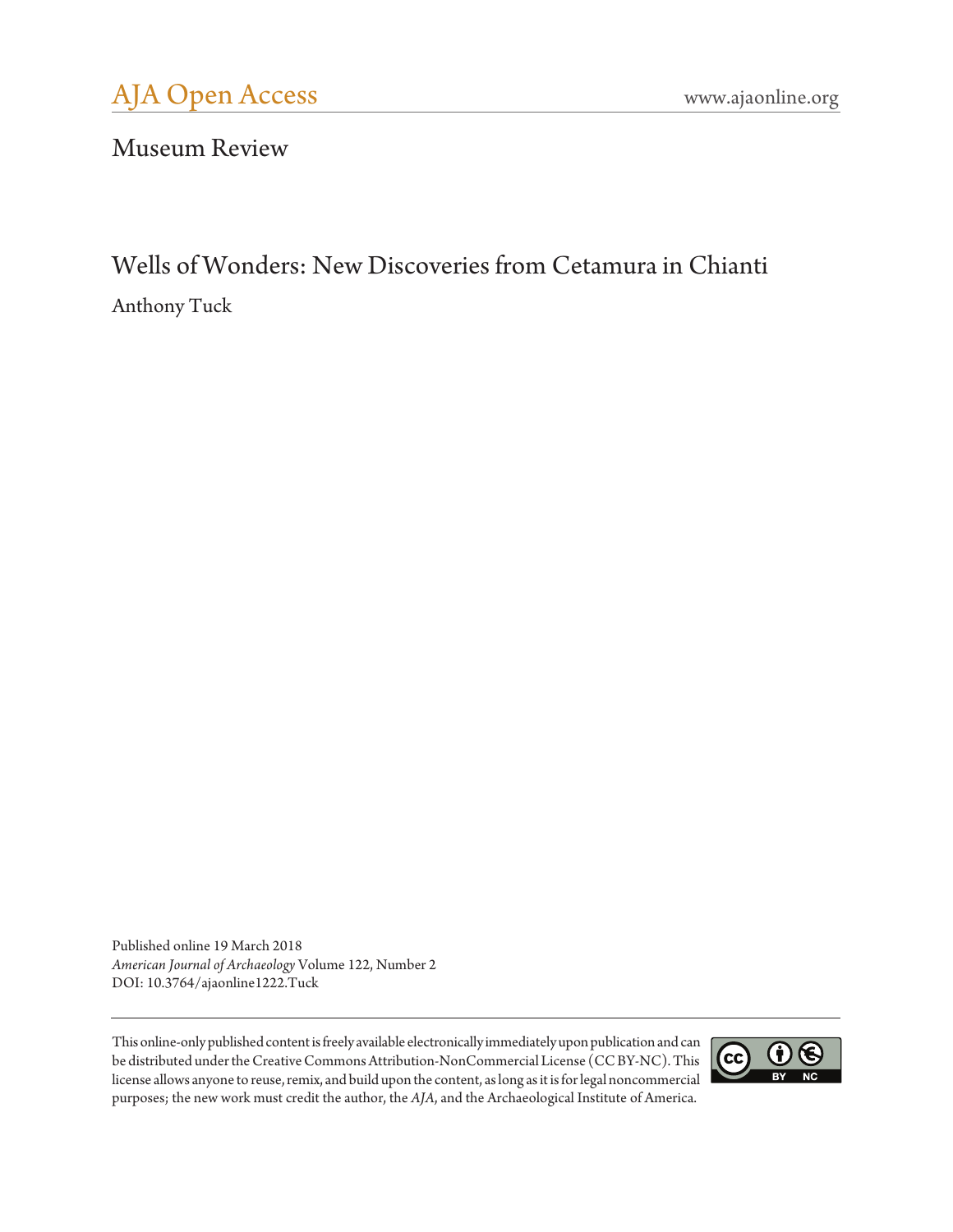## Wells of Wonders: New Discoveries from Cetamura in Chianti

#### Anthony Tuck

I pozzi delle meraviglie: Nuove scoperte a Cetamura del Chianti (Wells of Wonders: New Discoveries from Cetamura del Chianti), Museo Archeologico Nazionale di Firenze, Florence, 9 June 2017–30 September 2017, curated by Nancy T. de Grummond.

Wells of Wonders: New Discoveries at Cetamura del Chianti. Catalog of the Exhibition, June 9–September 30, 2017, Florence, National Archaeological Museum, MAF, Museo archeologico nazionale di Firenze, by Nancy T. de Grummond. Pp. 439. Edifir edizioni Firenze, Florence 2017. €40. ISBN 978-88-7970-843-2 (paper).

In Florence, a city full of expressions of remarkable human achievement, often missing is a sense of the quotidian context wherein those accomplishments are realized. But in the Salone del Nicchio of the city's Museo Archeologico Nazionale, the relationship between the physical past and the environment of its creation is fully explored. The exhibition *Wells of Wonders: New Discoveries from Cetamura del Chianti* is a remarkable display of the results of decades of excavation and research, seamlessly joining both material presentation and archaeological process. As such, it offers an important model for archaeologists committed to engagement with an audience beyond the confines of academia, translating the nuance and detail of excavation into a narrative accessible to a broader public.

The study of Etruscan Italy is often overwhelmed by evidence collected from funerary environments. This show presents a different kind of Etruscan materiality, one created and informed by quotidian concerns. Most of the display presents finds from a pair of wells initially discovered in 1970 and excavated over the course of several subsequent campaigns, creating a distinctive tableaux of human use from the fourth-century B.C.E. Etruscan to the Late Roman period.

A video installation welcomes visitors to the exhibition and highlights both the discoveries from the site and the Florida State University excavation team's longstanding field training and archaeological excavation program at Cetamura del Chianti. Additional videos and summary histories bracket the display space and explore the physical and logistical challenges associated with these profound spaces. They provide the viewer with a visceral sense of the complexity and danger associated with the delicate excavation of such a confined space scores of meters below ground.

The initial discovery of Cetamura's wells was followed by years of intensive inquiry and effort associated with their excavation. As a result, the work was ultimately completed 44 years after their first identification. The bridge between past excavations and excavators is neatly symbolized by the presentation of two joining fragments of a limestone wellhead (fig. 1).<sup>1</sup> The first fragment was recovered in 1970 upon the initial archaeological investigation of one of the wells. The joining fragment that completed the well cover was not recovered until 2016. This portion of the display elegantly characterizes the myriad ways in which archaeological research and discovery is always a process of incremental observation, built on generations of inquiry, a characteristic of our work that is often far removed from the popular imagination.

Detailed bilingual didactic panels in Italian and English accompany the display and describe the history of the wells' stratigraphic sequences and chronology. These panels are as informative to the specialist as they are accessible to the lay person and continue throughout the display, providing data and detail on the various periods of deposition within the wells. For example, the placard describing the wellhead and capstone of Well 1 not only presents the original use of these elements of the well's

<sup>&</sup>lt;sup>1</sup> Figures are my own.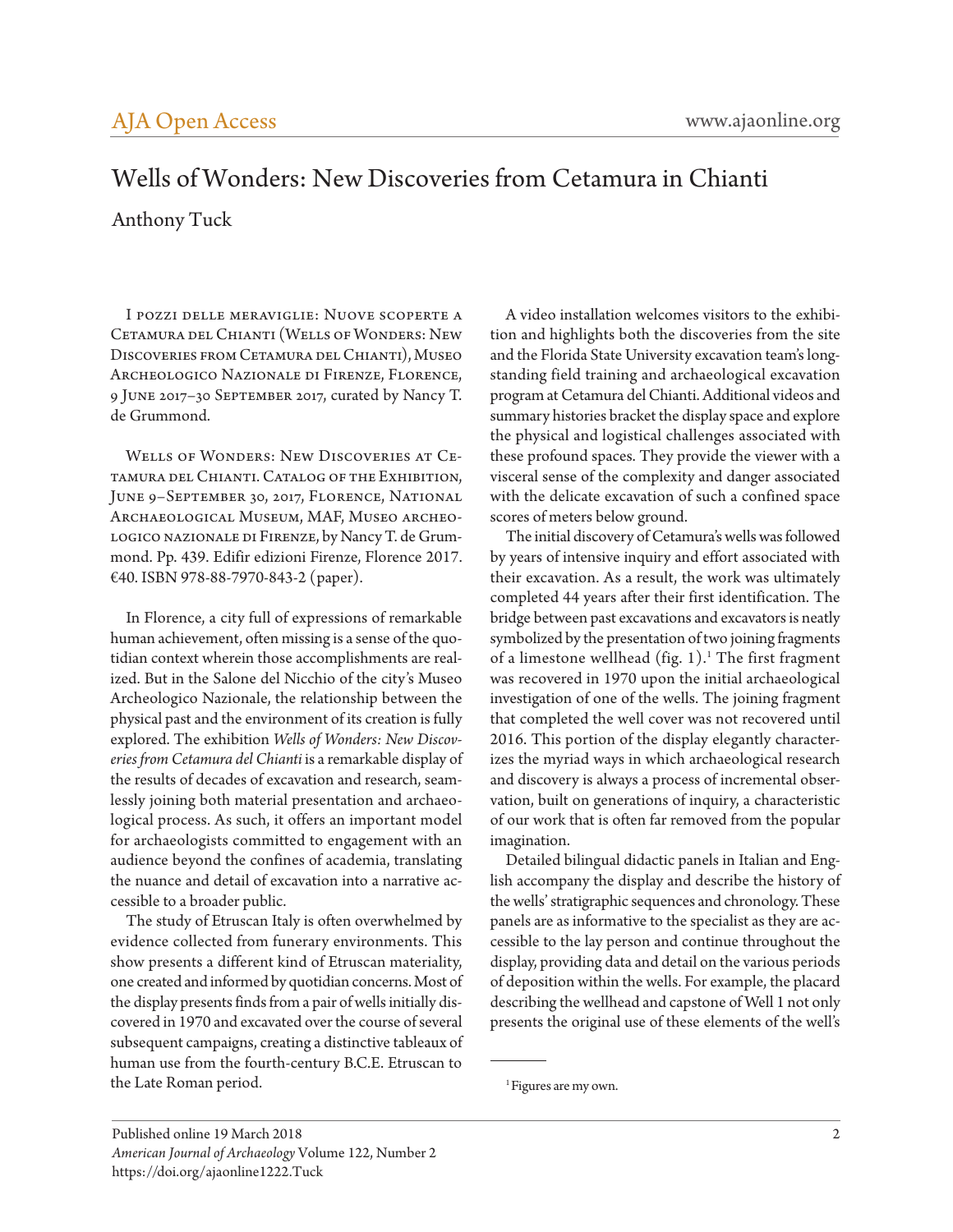### [AJA Open Access](http://www.ajaonline.org/openaccess) [www.ajaonline.org](http://www.ajaonline.org)



fig. 1. Wellhead and capstone of Cetamura's Pozzo 1.

architecture but also reproduces pages from the excavation journals, linking the well's discovery to the materials' place within the display's interpretive framework.

The unusual nature of the Cetamura deposits is further reflected by the remarkable preservation of numerous discarded wooden objects and elements of the wells' functionality during their earliest stage of use. Portions of wooden buckets, finials, and other everyday implements are presented along with wood objects of a more unusual nature, such as fragments of writing tablets recovered within various levels of the features. While the texts composed on them are now lost, the tablets are thought by the excavators to be associated with ritual behaviors involving the wells and access to the essential, life-sustaining water they provided. Quantities of animal bone were also recovered from the deepest elements of the wells. These deposits included several astragali that are also thought to be related to ritual and/or prophetic

It can, at times, be challenging to distinguish between evidence for ritual and nonritual behaviors in the archaeological record. Indeed, many of the most impressive discoveries from the wells highlight the overlapping of these categories. Bronze situlae and numerous fragments of vessel handles and ornaments suggest the wealth of the area's inhabitants and hint at the specialized purpose of the wells themselves. This purpose clearly continued into the Roman period and throughout the functional life of the features. Objects of apparent value and importance continued to be placed within them. One such later example is of particular note for the application of whimsical lead feet in the form of bivalve cockle shells. Additionally, bronze and silver coins, iron implements of various forms, silver cutlery, and even an elegant bronze figurine of a calf were recovered from a locus rich with miniature vessels and small polished stones. The excavators consider many of these materials to be related to ritual behaviors linked to the wells over the course of their many centuries of use.

The wells also contained a rich assemblage of other forms of organic material. For excavators working in the region of Chianti, it must have been satisfying to recover direct evidence of ancient viticulture from within these spaces. Seeds of various species were also recovered, attesting to the vibrant tradition of Tuscany's relationship to its various and abundant food sources. All too often, evidence of botanical remains from archaeological sites is relegated to tables published as appendices to site reports. But here, didactic plaques help situate the significance of these findings within the tradition of ancient viticulture and agriculture. Moreover, the display of actual specimens of seeds and grains is highly unusual for such exhibitions and executed in a manner that is truly elegant. The display also highlights the analyses of microscopic pollen samples, all of which serve to draw a rich picture of the agricultural traditions of the community surrounding these wells throughout their history.

Complementing the show is a catalogue that embraces much of the same material presented throughout the didactic displays, although in considerably greater academic detail. The volume's text is organized in a manner that echoes the display, presenting historical treatments of the wells' discovery, excavation, and chronology before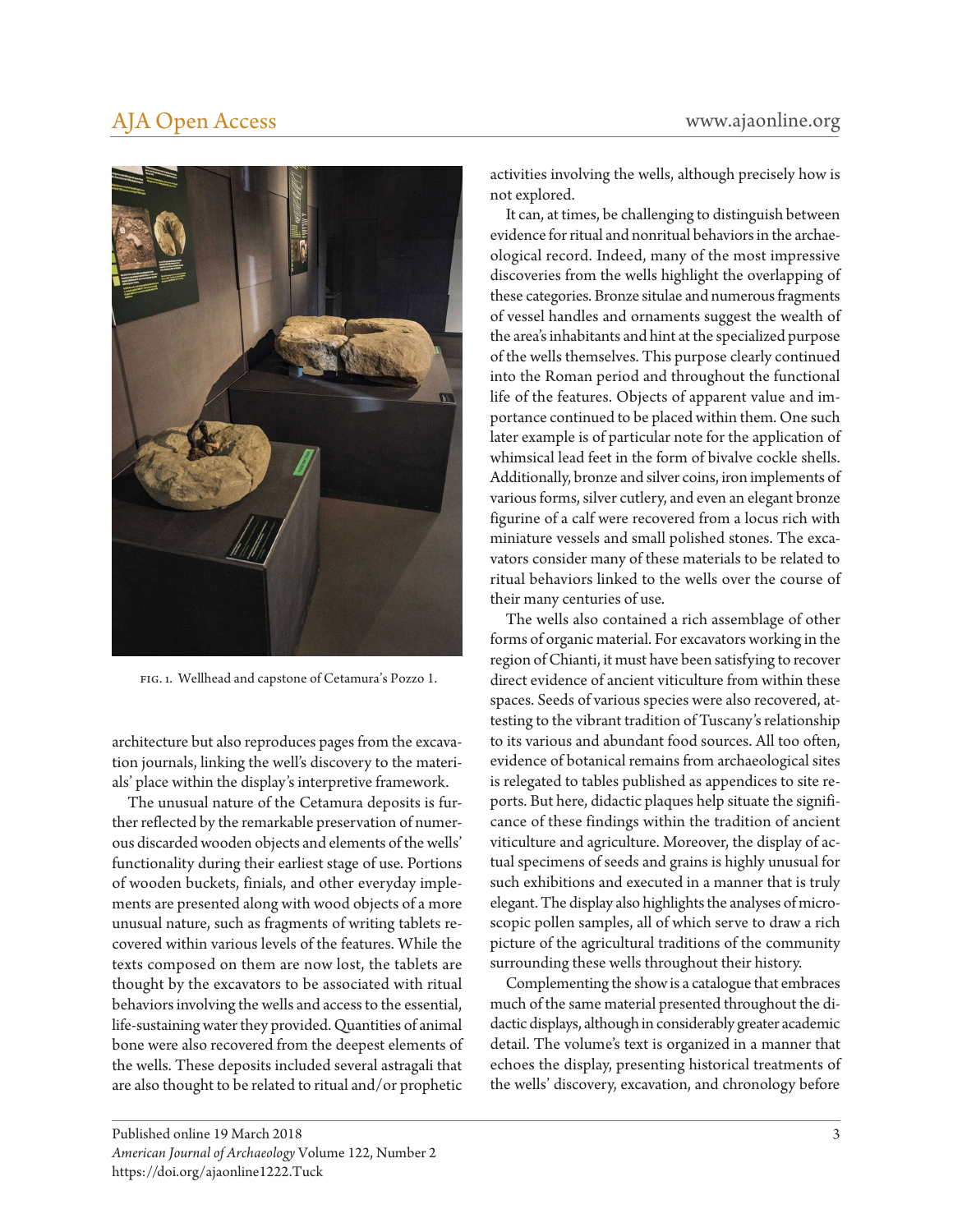#### [AJA Open Access](http://www.ajaonline.org/openaccess) [www.ajaonline.org](http://www.ajaonline.org)

detailing the various categories of materials recovered within them. These essays are clearly composed by scholarly experts, but the thoughtful and accomplished editing of the volume achieves a level of prose as accessible to the lay audience as it is informative to an academic one.

As one would expect from the aesthetically talented curators of the Museo Archeologico Nazionale di Firenze, the space of the Salone del Nicchio employed for *Wells of Wonders* is elegantly appointed and dramatically lit. The length of the space is appropriate for the show's diachronic organization of materials from the earliest Etruscan deposits to the latest materials of the Roman period (fig. 2).

The show has few if any weaknesses. One minor reservation concerns the addition of materials associated with Cetamura del Chianti's artisans' sanctuary. The geospatial relationship between the artisans' area and the wells is not made entirely clear, although points of symbolic and ritual contact between the two contexts are made throughout the display. Cetamura del Chianti is well known for its material related to artisan behaviors, and more didactic information associated with this scholarship would be welcome. Along similar lines, several features of the deposits are characterized throughout the display as ritual in nature. While the richness of many materials recovered from the wells is certainly unusual, the nature and purpose of such ritualized behaviors is at times underexplored or left to the realm of speculation.

This exhibition is indicative of a broader change at the Museo Archeologico Nazionale di Firenze. Long a museum dedicated to the abstracted and decontextualized display of Etruscan "art," this venerable institution's recent move toward concept-driven displays of its impressive holdings adds a fresh and entirely welcome dimension to its educational mission. The work of Nancy de Grummond, Cetamura's longtime excavator and curator of the show, complements the change in the museum's mission. The show's introductory videos highlight de Grum-



fig. 2. View of display in the Salone del Nicchio.